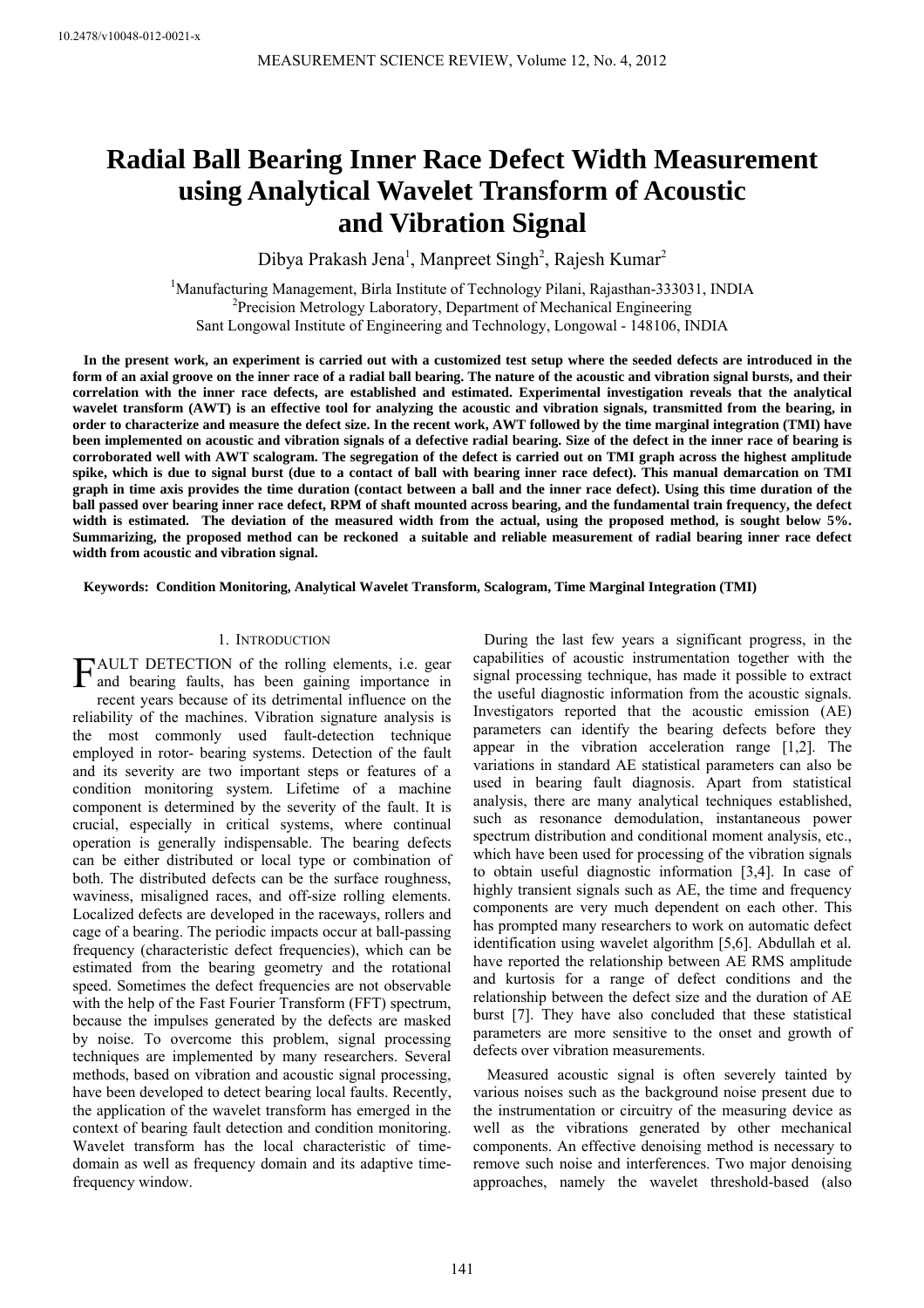known as decomposition-based) and the wavelet filter-based approach, [3] have been used to filter the vibration signals measured from faulty bearing or gear systems. Bozchalloi and Liang have reported that the reliable condition monitoring would not be possible without proper denoising [8]. The investigation report says the performance of the wavelet based denoising can be improved considerably by preprocessing of the signal using spectral subtraction. However, Al-Dossary et al. have investigated changes in AE waveform for varying seeded defect sizes in a radially loaded rolling element bearing including the correlation of the defect size to the AE parameters [9]. The relationship between the duration of AE transient bursts associated with seeded defects (the actual geometric size of the defect) has been established by them. An increase in the defect size results in an increase in levels of the AE energy for outer and inner race seeded defects. One of their major conclusions is that, for inner race and outer race defect cases, the time duration between successive AE transients is not always identical. This variation is attributed to slip of the cage assembly. These observations also offer an explanation for mismatch of the number of AE transients with the theoretical defect frequency. Prabhakar et al. have investigated the bearing faults using discrete wavelet transform (DWT). The impulses in vibration signals due to faults are prominent in wavelet decompositions and bursts in signal appear periodically with a time period corresponding to characteristic defect frequencies [10]. Junsheng et al. have investigated two methods, namely the scale wavelet power spectrum comparison and the auto-correlation analysis of time-wavelet power spectrum, to find the characteristic of roller bearing fault from vibration signals. The impulse response wavelet is constructed by using the continuous wavelet transform (CWT), which helps in extracting the feature of the seeded faults [11]. Du and Yang have introduced the empirical mode decomposition (EMD) method and suggested an improvement in computation of local mean by using the averaging of the successive extrema. They substituted conventional envelope mean by the average mean and applied the improved EMD method in the vibration analysis of ball bearings and observed the suitability over discrete wavelet decomposition [16]. Rai and Mohanty have investigated bearing fault using FFT of intrinsic mode functions of Hilbert–Huang transform (HHT). The Hilbert–Huang Transform (HHT) technique provides multi-resolution in various frequency scales and takes the signal's frequency content and their variation into consideration. HHT analyses the vibration signal using intrinsic mode functions (IMFs), which are extracted using the process of empirical mode decomposition (EMD) [12]. Karacay and Akturk have reported the formation and development of localized defects in ball bearings by using a new bearing through to failure using statistical and spectral methods. They have observed that the traditional values such as peak-to-peak value, RMS, Crest factor and kurtosis show damage at the ball bearing but do not give information about the location of defect. They conduct spectrum analysis at specified test duration in order to predict defect locations [13]. Stein et al. have demonstrated the compact vibration measurement system for condition monitoring purpose,

which also has been implemented to develop a real-time monitoring system for the current experiment [14]. Another aspect of embedded DSP system integration using independent component analysis (ICA) can be also used for real-time fault diagnosis [15]. Recently Manpreet and Rajesh have implemented a wavelet based technique to process the contaminated acoustic signal and diagnose defect in the rotating element. The acoustic emissions from cage ball bearing with missing balls at different positions are recorded with the help of a microphone using Daubechies wavelet [5]. They have observed that the wavelet based technique is very effective in the diagnosis of faults in a radial ball bearing. Compared to the healthy bearing, there is a sudden decrease in acoustic emission when missing ball position comes in front of the microphone during rotation. Position of the missing ball and rotation of the shaft on which the bearing is mounted can be easily estimated by analyzing the decomposed signal. But any of the methods developed based on denoising, however, cannot provide accurate results, as by denoising the signal smoothens and in the process some of the useful information gets filtered out.

In the current work the acoustic and vibration signals of the radial bearing having inner race defect have been processed with a signal processing technique to measure the defect width. The defect is introduced in the form of an axial groove in the inner race of the bearing. The Analytical Wavelet Transform (AWT) followed by Time Marginal Integration (TMI) has been investigated on acoustic and vibration signals to identify the presence and severity of defect. AWT scalogram, which is a joint-time-frequency representation, is used to measure the defect width. It retains most of the basic features of the Fourier transform and also captures temporal and spectral characteristics of the acoustic and vibration signal in much more detail. TMI returns the result of integrating the AWT spectrogram along the frequency axis. The discrimination was carried out on the TMI graph across the highest amplitude spike which is due to signal burst due to the contact of ball and bearing inner race defect. This manual differentiation on the TMI graph on the time axis will provide the time duration of ball in contact with inner race defect width. Using the time duration of ball passed over bearing inner race defect, RPM of the shaft mounted across bearing and fundamental train frequency, the defect width has been estimated.

# 2. THEORY

# *A. Characteristic of Rolling Element Defect Frequencies and Measuring Parameters*

It is a well-known fact that local defects or wear cause periodic impulses in acoustic emission and vibration signals. The amplitude and period of these impulses are determined by shaft rotational speed, fault location, and bearing dimensions. The frequencies of these impulses, considering different defect locations, can be calculated from the wellestablished relations [2,10]. If the shaft rotational frequency per second is  $F_s$ , the number of balls/rollers in the bearing is 'Z', the ball/roller diameter is 'd', the pitch diameter of the bearing is 'D', and the contact angle is ' $\alpha$ ' ( $\alpha$  = 0 for a radial bearing), then the rotational frequency of a rolling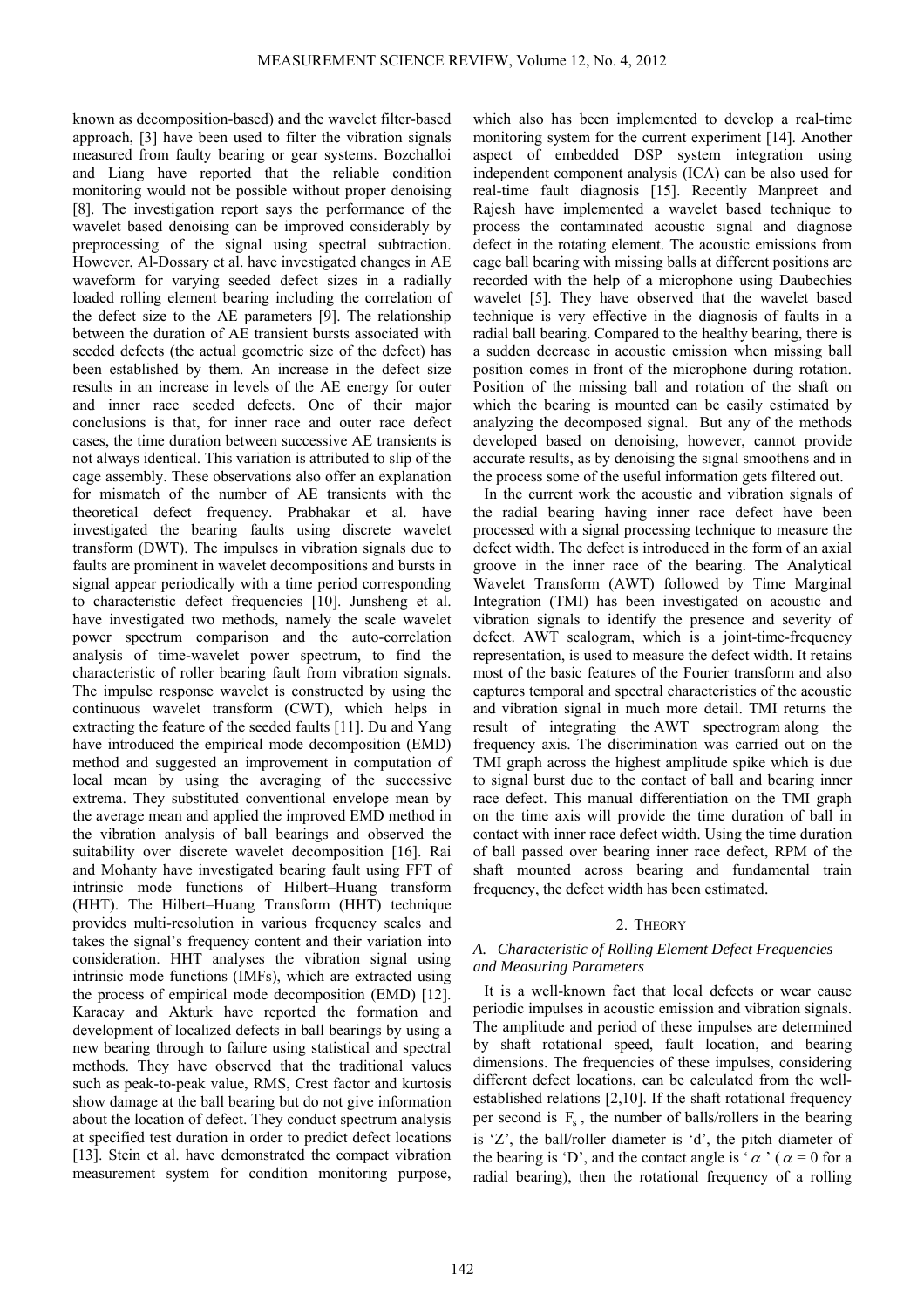element,  $F_{\text{re}}$  and the rotational frequency of the ball cage with a stationary outer race,  $F_{\text{bosor}}$  are expressed as

$$
F_{re} = [F_s/2][D/d][1 - (d/D)^2 \cos^2 \alpha]
$$
 (1)

and 
$$
F_{\text{bosor}} = [F_s/2][1 - (d/D)\cos \alpha]
$$
 (2)

The frequency at which the rolling element contacts a fixed point on a rotating inner race with a stationary outer race is expressed as:

$$
F_{\text{recri}} = [ZF_s][1 - 0.5\{1 - (d/D)\cos\alpha\}]
$$
 (3)

The bearing health can be monitored by the statistical parameters such as kurtosis, octave, etc. of the acoustic and vibration signal. The crest factor corresponds to the ratio between the crest value (maximum absolute value reached by the function representative of the signal during the considered period of time) and the RMS value (efficient value) of the signal and can be expressed as [11]

$$
\text{Crest Factor} = \frac{\text{CrestValue}}{\text{R.M.S.value}} = \frac{\text{sup} \left| \mathbf{x} \left( \mathbf{n} \right) \right|}{\sqrt{\left( 1/\text{N} \right) \sum_{\mathbf{n}=\mathbf{1}}^N \left[ \mathbf{x} \left( \mathbf{n} \right) \right]^2}},\tag{4}
$$

where 'N' is the number of samples taken within the time domain signal x (n). Kurtosis is a measure of the peak and valley in a signal. Kurtosis is a statistical parameter to analyze the distribution of the vibratory amplitudes contained in a time domain signal and is often used as an indicator of impulsiveness. With  $M_4$  the fourth order statistic moment,  $M_2$  the second order statistic moment,  $x(n)$  the amplitude of the signal for the n sample,  $\tilde{x}$  the mean value of the amplitudes, the kurtosis factor can be expressed in the following manner [11]

Kurtosis = 
$$
\frac{M_4}{M_2^2} = \frac{(1/N)\sum_{n=1}^{N} (x(n) - \tilde{x})^4}{[(1/N)\sum_{n=1}^{N} (x(n) - \tilde{x})^2]^2}
$$
(5)

In the context of machine fault detection, a high kurtosis value is treated as a sign of the presence of faults in a rotating mechanical system [8].

# *B. Analytical Wavelet Transform and Time Marginal Integration*

Digital signal processing is widely implemented for fault diagnosis and condition monitoring. Among such processing methods, Fourier analysis and Short Term Fourier Transform (STFT) resolve the time domain waveform into its sinusoidal components by taking a block of time-domain data and returning it to the frequency spectrum. Thus, the Fourier transform does not yield a continuous spectrum. Instead, it returns a discrete spectrum where the frequency content of the waveform is resolved into a finite number of frequency lines, or bins. The elementary analysis has been

done with Fourier transform. But a time-frequency (T-F) analysis is desired for such transient signal analysis. The T-F analysis has to be used properly to characterize highly transient events such as accelerations of impact tools, because their spectral characteristics change rapidly in time. In fact, the time and frequency are not separate, but interwoven concepts. The wavelet transform is a T-F signal analysis technique which uses variable scales to satisfy both time and frequency resolution requirements more precisely.

In 1982, Jean Morlet, a French geophysical engineer, discovered the idea of the wavelet transform. Morlet has first introduced the idea of wavelets as a family of functions constructed from translations and dilatations of a single function called the "mother wavelet". Many researchers (Grossmann, Meyer, Mallat, Daubechies, etc.) have developed and enhanced this new signal-processing tool to make it the most efficient in the structural health-monitoring field. The wavelet transform can be thought of as an extension of the classic Fourier transform, except that, instead of working on single scale (time or frequency), it works on a multi-scale basis. The wavelet transform can be classified as continuous or discrete [18]. The main advantage of the continuous wavelet transformation (CWT) is its ability to provide information simultaneously in time and scale with adaptive windows. The CWT offers promising tools for the estimation of modal parameters and new perspectives for damage identification within the structures. Calculating wavelet coefficients at every possible scale is a fair amount of work, and it generates an awful lot of data.

The analytical wavelet transform (AWT), a continuous wavelet transform, can be viewed as a hybrid of the wavelet transform and Fourier transform. The AWT characterizes a signal by its frequency and amplitude as in the Fourier transform. However, the AWT is a function of time, unlike the Fourier transform. The AWT is an ideal tool for the analysis of transient events in the vibration and acoustic signals.

Mathematically, the AWT of a signal  $a_x$  (t) is  $W_s a_x(t)$ , and can be defined as:

$$
W_s a_x(t) = \int_{-\infty}^{+\infty} a_x(u) \psi_s^*(u - t) dt
$$

$$
= \int_{-\infty}^{+\infty} (1/s) a_x(u) g\left(\frac{u - t}{s}\right) e^{-j\eta(u - t/s)} dt,
$$
(6)

where s is the scale,  $\psi_s = g(u/s) e^{j\eta(u/s)}$  is the wavelet function of scale s,  $j = \sqrt{-1}$  and  $\eta$  is a parameter that relates the scale with the frequency [17].

The AWT is a wavelet transform that retains most of the basic features of the Fourier transform but captures the temporal and spectral characteristics of the acoustic and vibration signal in much more detail. We have implemented AWT with complex Morlet wavelet [3]. The Morlet wavelet can be expressed as:

$$
\varphi_0(t) = (-1)^4 \sqrt{\sigma^2 \pi} \exp(-(t^2/2\sigma^2) + j\omega_0 t),
$$
 (7)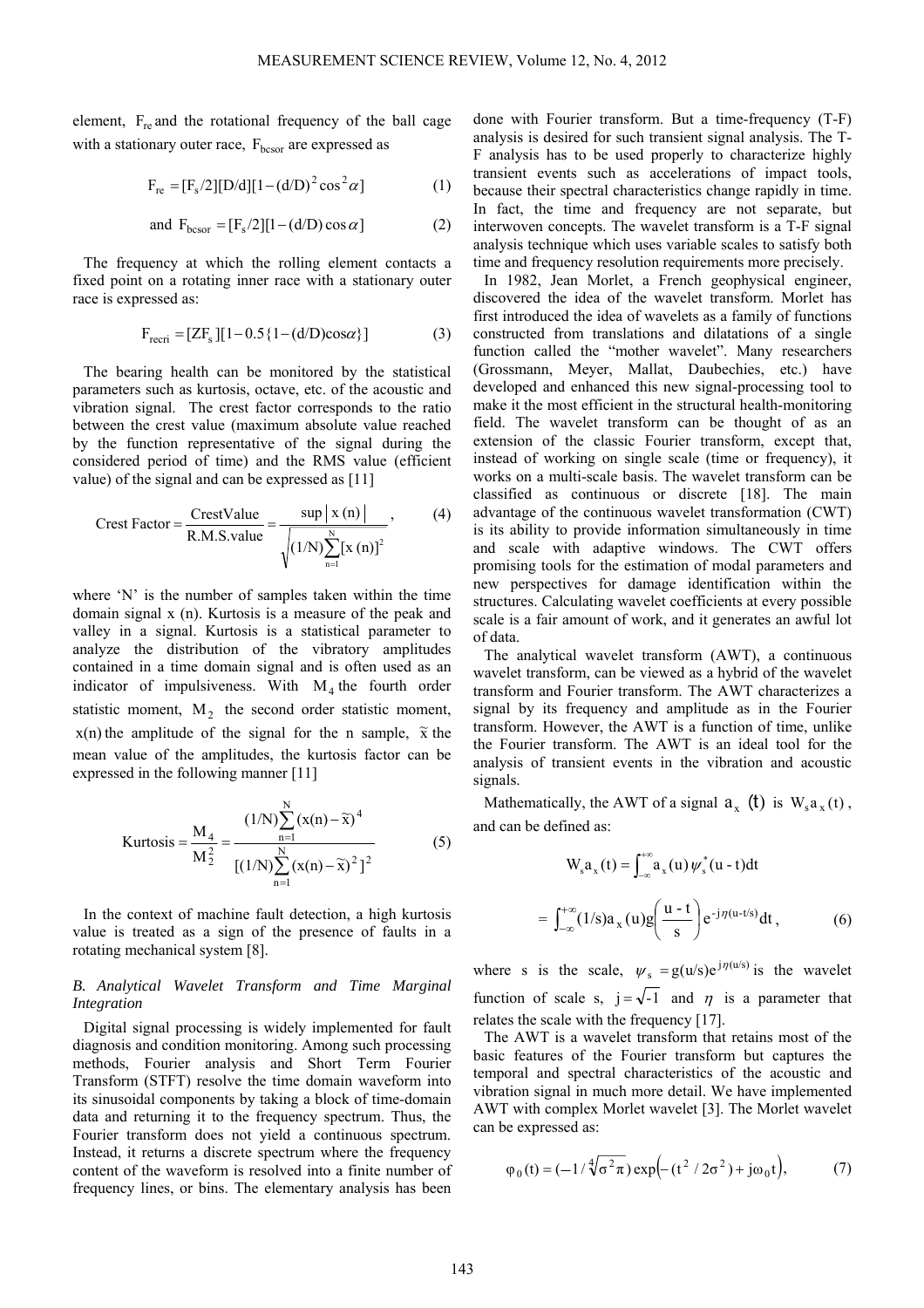where  $\zeta$  is the standard deviation of Gaussian envelope of the Morlet wavelet, and ' $\omega_0$ ' is the central frequency of mother wavelet (which is  $3\pi/2$  in our analysis). The center frequency,  $\omega_0/2$  of the scaled wavelet is inversely proportional to scale, 'a'.

For effective analysis of the AWT spectrum, the time marginal integral (TMI) is carried out. The TMI returns the result of integrating the spectrogram along the frequency axis, or the integral of each row of spectrogram. The TMI spectrum is equivalent to the smoothed instantaneous power of the signal. The instantaneous power reveals how the power of the signal changes over time [3]. The equation below defines the time marginal integration:

$$
TMI = \int_{-\infty}^{+\infty} SP(t, \omega) d\omega , \qquad (8)
$$

where SP  $(t, \omega)$  is the spectrogram of the signal in time frequency plane.

#### 3. EXPERIMENT

The experiments are conducted to diagnose the inner race defect in a radial ball bearing (no. 6206) and measure width of the defect. The internal diameter of the ball bearing is 30 mm, external diameter 62 mm, and total number of balls 9. The bearing is mounted on the shaft which is rotated by a 200 Watt motor. An accelerometer is mounted on the top of the bearing bracket using the thread screw mechanism and the microphone is placed near the bearing housing. Schematic of experimental setup is shown in Fig.1. The shaft connected to the motor is rotated at 1500 rpm. After stabilizing the rotation for 10 minutes, the accelerometer signal from the bearing assembly is recorded using SCXI- $1530^{\circ}$  data acquisition system and the microphone signal is

recorded by sound card with a customized software application developed in LabVIEW© 7.1 environment. In the first phase of the experiment, the acoustic signal and vibration signal are captured on healthy bearing at 20K and 44.1K samples per second, respectively. Microphone and accelerometer signals are acquired in terms of voltage (volt) and the recorded signals are processed in LabVIEW. The signals are processed offline (of 0.5 second duration). A typical recording of microphone and accelerometer signal of time duration 0.5 seconds for the healthy bearing is shown in Fig.2(a) and Fig.(b), respectively. As observed from the Fourier transform the prominent frequencies in the acoustic and vibration signal are in the range of 25-250 Hz.

In the second phase of the experiment, the defective bearing is mounted in the test setup. A groove defect was introduced on the inner race of the bearing in the axial direction with the help of sharp rotating cutter disc of 2 mm thickness. The width of grove is 2.1 mm and depth of the groove is 1 mm. A typical recording of the microphone and accelerometer signal for the same time duration, i.e. 0.5 seconds, is shown in Fig.3(a) and 4(a), respectively. The FFT spectrum of acoustic signal and vibration signal is shown in Fig.3(b) and 4(b), respectively. One can notice that the amplitude of the acoustic and vibration signal of defective bearing is much higher than that of the healthy bearing. In FFT of acoustic signal the prominent frequencies in the signal are 24.5 Hz, 98 Hz, 200 Hz and 250 Hz in the band of 0 to 250 Hz. It has also been observed that due to defect, high frequency components also became prominent in 500-2500 Hz. In FFT of vibration signal, the prominent frequencies are in the range of 15-3000 Hz. It has also been observed that due to the defect, high frequency components also became prominent.

The defect (groove) on the inner race of the bearing results in sudden increase in amplitude of the signal.



Fig.1. Schematic of Experimental Setup



Fig.2. Healthy bearing acoustic signal (a) and vibration signal (b)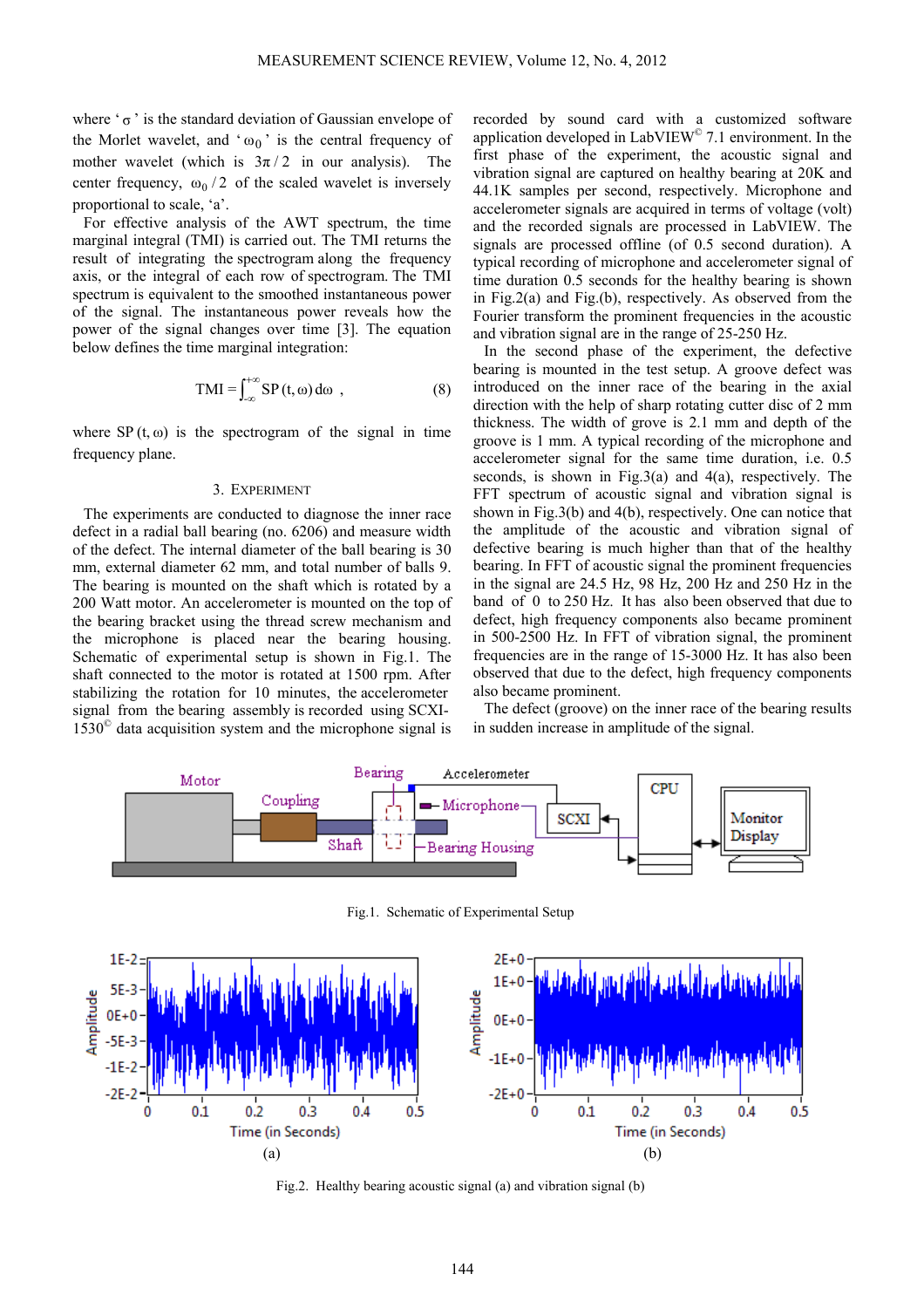

Fig.3. Defective bearing acoustic signal (a) and FFT of the signal (b)



Fig.4. Defective bearing vibration signal (a) and FFT of the signal (b)

## 4. DISCUSSION

The statistical quantities such as RMS value, standard deviation (SD), skewness, signal to noise ratio (SNR) and kurtosis for the acoustic signals shown in Fig.2(a) (healthy bearing) and Fig.3(a) (defective bearing) and vibration signals shown in Fig.2(b) (healthy bearing) and Fig.4(a) (defective bearing) are calculated and given in Table1 and Table2, respectively. The SNR is the inverse of the coefficient of variation  $(C_v)$ , i.e. SNR = 1/ $C_v$ and  $C_v = \sigma / |\mu|$ . The absolute value is taken for the mean to ensure  $C_v$  is always positive. From Table1 and Table2 it is observed that defective bearing has higher RMS, SD, kurtosis, and crest factor but has lower skewness and SNR than the healthy bearing. Defect on the inner race of the bearing results in sudden increase in amplitude of the signal.

The ratio of RMS value of amplitude in a part of the signal under consideration to the RMS value of noise in the signal can give an idea about the burst. For the healthy bearing, this ratio should be close to 1. For the data from defective bearing having groove, during the burst, average value of this ratio comes to be 2.933 for acoustic signal and 2.576 for vibration signal. Moreover, the defect due to groove can be corroborated from the burst.

Subsequently, to analyze the defect width, we have minutely observed the nature of the acoustic signal during burst. When the ball passes over the uneven surface, complex high frequency acoustic signals are generated and transmitted. A portion of the signal marked between time 0.228 sec. to 0.248 sec in Fig.3(a) is extracted and shown in Fig.5(a) (I).

Table 1. Statistical estimates of the acoustic signals

| Bearing condition | RMS     | Std. Dev. | <b>Skewness</b> | <b>SNR</b> | Kurtosis | <b>Crest Factor</b> |
|-------------------|---------|-----------|-----------------|------------|----------|---------------------|
| Healthv           | 0.00472 | 0.00369   | 0.03594         | .04169     | 2.96143  | 4.09005             |
| Groove Defect     | 0.01445 | 0.01415   | $-0.08758$      | 0.69858    | 10.87315 | 14.02610            |

Table 2. Statistical estimates of the vibration signals

| Bearing condition | <b>RMS</b> | Std. Dev. | <b>Skewness</b> | <b>SNR</b> | Kurtosis | <b>Crest Factor</b> |
|-------------------|------------|-----------|-----------------|------------|----------|---------------------|
| Healthy           | 9.44629    | 0.44509   | $-0.00946$      | 0.79895    | 3.05191  | 4.23012             |
| Groove Defect     | .83710     | .83641    | $-0.18682$      | 0.68627    | 7.77667  | 7.87534             |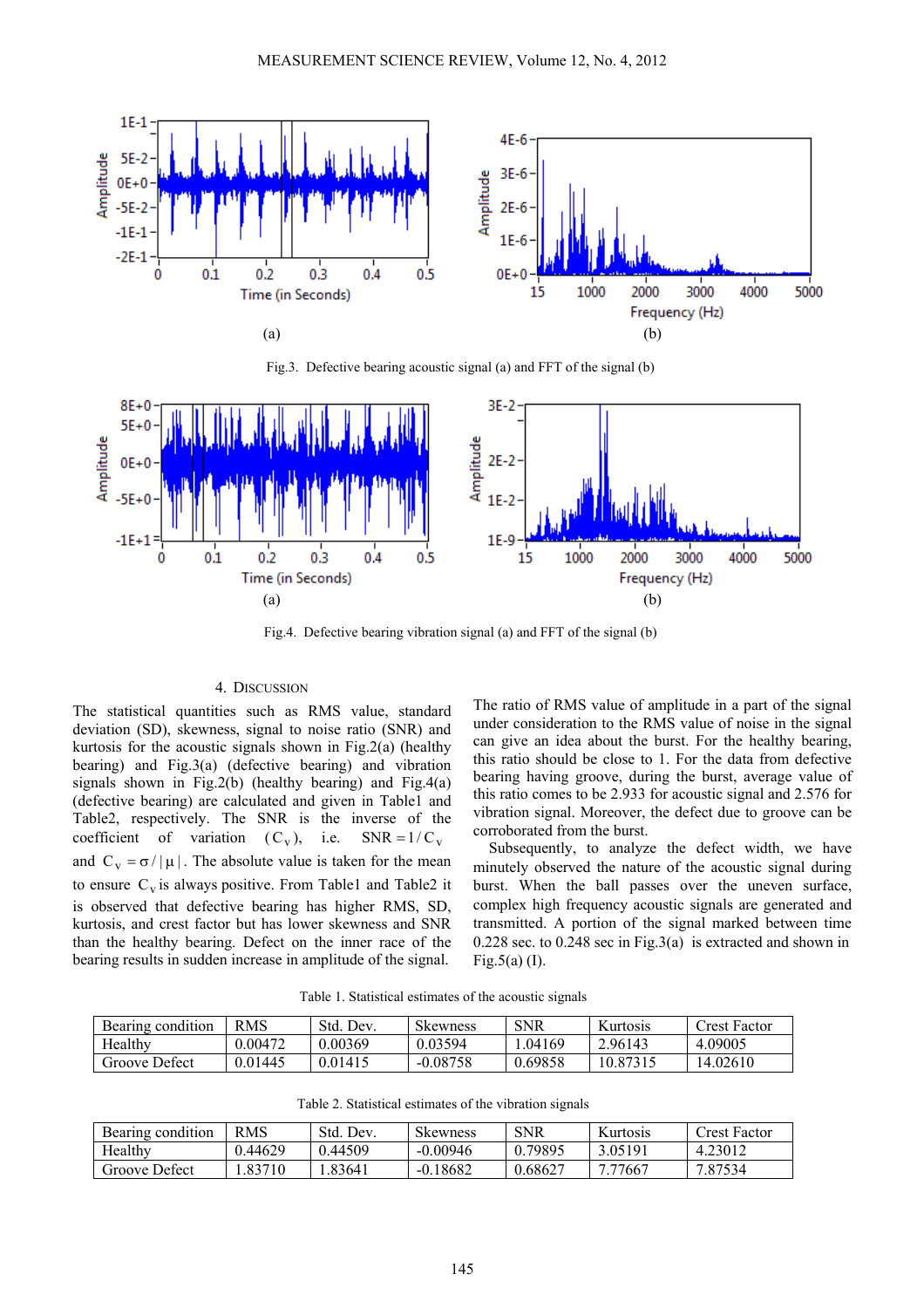

Fig.5. Single acoustic burst analysis (a) and vibration burst analysis (b); (I) raw signal burst, (II) AWT spectrum, (III) TMI of AWT spectrum

The AWT is implemented on the extracted signal at scale 2048 with even frequencies and energy normalization method. The resultant scalogram in terms of intensity is shown in Fig.5(a)  $(II)$  which is a kind of joint-timefrequency representation with an adaptive time-frequency resolution. The x-axis represents time, and the y-axis represents the frequency. The color (in color scalogram) indicates the square magnitude or the phase of the signal. Large scales correspond to low frequency and small scales correspond to high frequencies. Width of the groove in terms of time duration of the high frequency components is observed like a droplet on the scalogram between time 0.234 sec and 0.235 sec.

The TMI graph shows a major spike during the same duration. The manual discrimination is carried out to find the time duration  $\Delta t$  of major spike due to burst, shown in Fig.5(a) (III). The defect size present on bearing inner race is calculated by the use of the acoustic burst duration Δt from experimental analysis, fundamental train frequency (FTF) and average outer diameter of inner race  $D_{IR}$ , which can be expressed as mentioned in the equation below.

Defect width in inner race:

$$
L_{id} = \pi \times \Delta t \times D_{IR} \times FTF, [millimeter]
$$
 (9)

From the data of ten different acoustic bursts, average size of the groove defect in the bearing was evaluated to be 2.09 mm with variance of 0.05% and standard deviation of 0.04 mm. Physical measurement of groove width was also done and came to be 2.1 mm. Error in measurement of groove width obtained from signal processing using AWT followed by TMI and physical measurement is less than 5%.

Similarly, a portion of the vibration signal marked between time 0.057 sec. to 0.077 sec in Fig.4(a) is extracted and shown in Fig.5(b) (I). Similar to what was mentioned above, the AWT is implemented on the extracted signal at scale 2048 with even frequencies and energy normalization method. The resultant scalogram in terms of intensity is shown in Fig.5(b) (II). Width of groove in terms of time duration of the high frequency components is observed like a droplet on the scalogram between time 0.063 sec and 0.064 sec. The TMI graph shows a major spike during the same duration. The manual discrimination is carried out to find the time duration  $\Delta t$  of the major spike due to burst, shown in Fig.5(b) (III). The defect size present on bearing inner race is calculated by using equation (9). From the data of ten different vibration bursts, the average size of the groove defect in the bearing is evaluated and comes to be 2.09 mm with standard deviation of 0.0195 mm and variance of 0.038%. Error in measurement of the defect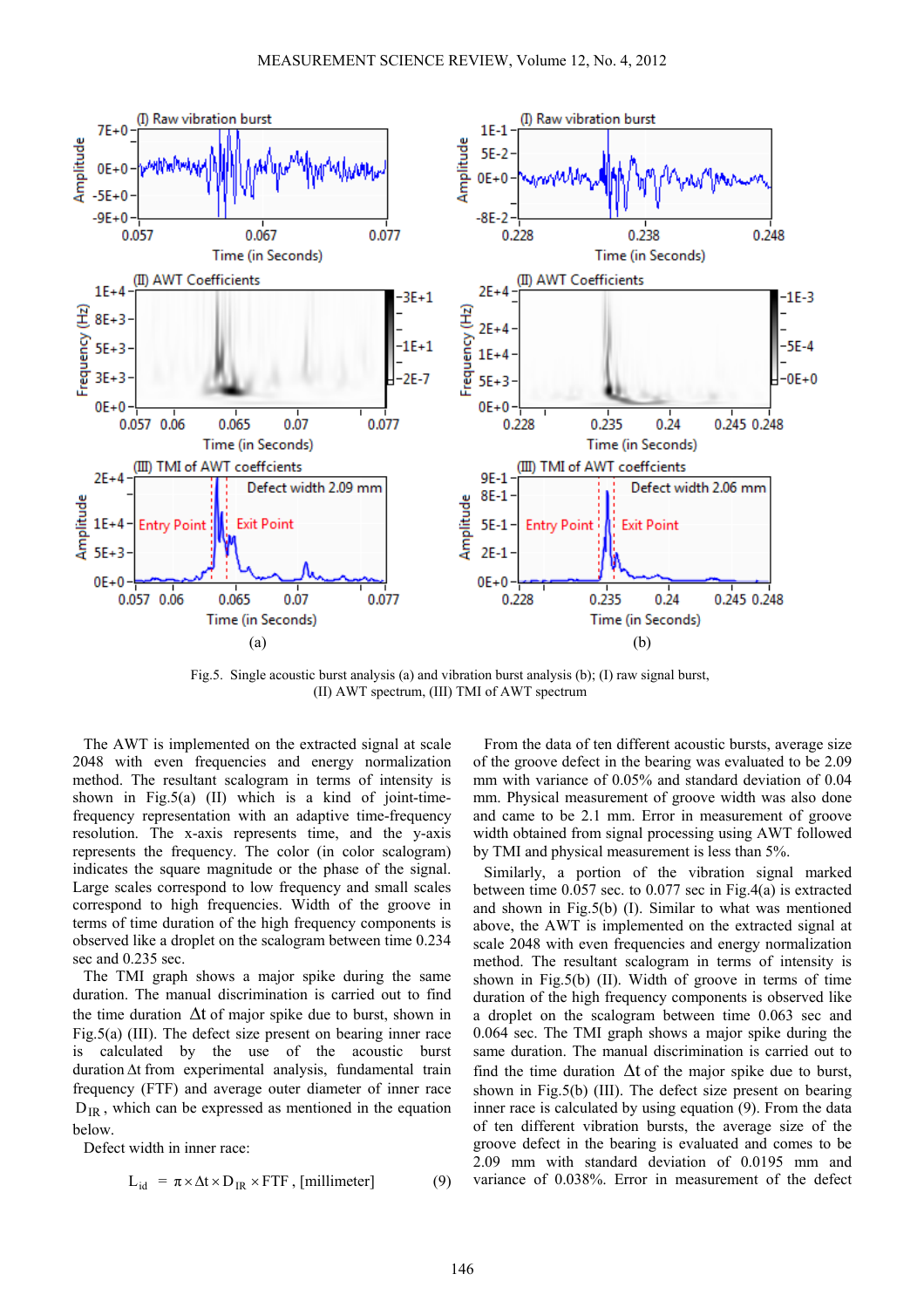width obtained from vibration signal processing using AWT followed by TMI and physical measurement is less than 5%.

To see the effect of wavelet denoising, on the signal of bearing with groove defect, we apply the discrete wavelet decomposition method. The signal is decomposed using db04 wavelet up to level-2 and soft thresholding. It is observed that clarity in signal on amplitude versus time scale improved but at the same time the nature of burst changed. The information about the defect size from AWT was lost as the information got filtered out during denoising. Results show that information of inner race bearing defects can be preserved if the raw/original signal is processed for AWT rather than the processing of denoised signal by AWT.



Fig.6. Defect width measurement of multiple samples

Further research on the proposed work can be carried out in two ways. The first one is the numerical simulation using ANSYS transient vibration analysis and contact analysis. The second one can be pursued in the area of automatic defect localization and classification [1,4]. In contest, further research is also initiated by the author. This information is provided to understand the wide nature of scope of this particular problem. However, signal processing of acoustic and vibration signals for fault detection and measurement is presented in the current research.

## 5. CONCLUSION

The acoustic and vibration signal of defective bearing has higher RMS, SD, kurtosis, and crest factor but has lower skewness and SNR than the healthy bearing which gave indication about the presence and severity of defect. The denoising technique is helpful in spotting the defect but is not suitable for evaluating the size and nature of defect. Experimental investigations reveal that AWT followed by TMI is an effective tool in analyzing the acoustic and vibration signal transmitted from radial bearing in order to characterize and find out the size of the defect. Size of defect in the bearing can be corroborated well with the AWT scalogram. Error in measurement obtained from signal processing by AWT and physical measurement is less than 5%. Summarizing, the proposed method can be reckoned in precise radial bearing inner race defect measurement from acoustic and vibration signal processing.

#### ACKNOWLEDGMENT

Dibya Prakash Jena is thankful to the management of Robert Bosch Engineering and Business Solutions, Bangalore for permitting him to carry out his MS from Birla Institute of Technology & Science, Pilani under Off-Campus Work-Integrated Learning Programs with Dr. Rajesh Kumar as his mentor.

#### **REFERENCES**

- [1] Orhan, S., Akturk, N., Celik, V. (2006). Vibration monitoring for defect diagnosis of rolling element bearings as a predictive maintenance tool: Comprehensive case studies. *NDT&E International*, 39, 293-298.
- [2] Zarei, J., Poshtan, J. (2009). An advanced Park's vectors approach for bearing fault detection. *Tribology International*, 42, 213-219.
- [3] National Instruments. (2007). LabVIEW Advance Digital Signal Processing User Manual.
- [4] Ban, J.E., Rho, B.H., Kim, K.W. (2007). A study on the sound of roller bearings operating under radial load. *Tribology International*, 40, 21-28.
- [5] Kumar, R., Jena, D.P., Bains, M. (2010). Identification of inner race defect in radial ball bearing using acoustic emission and wavelet analysis. In *ISMA 2010 : International Conference on Noise and Vibration Engineering*, 20-22 September 2010. Leuven, Belgium, 2883-2891.
- [6] Messer, S.R., Agzarian, J., Abbott, D. (2011). Optimal wavelet denoising for phonocardiograms. *Microelectronics Journal*, 32, 931-941.
- [7] Al-Ghamd, M., Mba, D. (2006). A comparative experimental study on the use of acoustic emission and vibration analysis for bearing defect identification and estimation of defect size. *Mechanical Systems and Signal Processing*, 20, 1537-1571.
- [8] Bozchalooi, S., Liang, M. (2008). A joint resonance frequency estimation and in-band noise reduction method for enhancing the detectability of bearing fault signals. *Mechanical Systems and Signal Processing*, 22, 915-933.
- [9] Al-Dossary, S., Raja Hamzah, R.I., Mba, D. (2009). Observations of changes in acoustic emission waveform for varying seeded defect sizes in a rolling element bearing. *Applied Acoustics*, 70, 58-81.
- [10] Prabhakar, S., Mohanty, A.R., Sekhar, A.S. (2002). Application of discrete wavelet transform for detection of ball bearing race faults. *Tribology International*, 35, 793-800.
- [11] Junsheng, Ch., Dejie, Y., Yu, Y. (2007). Application of an impulse response wavelet to fault diagnosis of rolling bearings. *Mechanical Systems and Signal Processing*, 21, 920-929.
- [12] Rai, V.K., Mohanty, A.R. (2007). Bearing fault diagnosis using FFT of intrinsic mode functions in Hilbert–Huang transform. *Mechanical Systems and Signal Processing*, 21, 2607-2615.